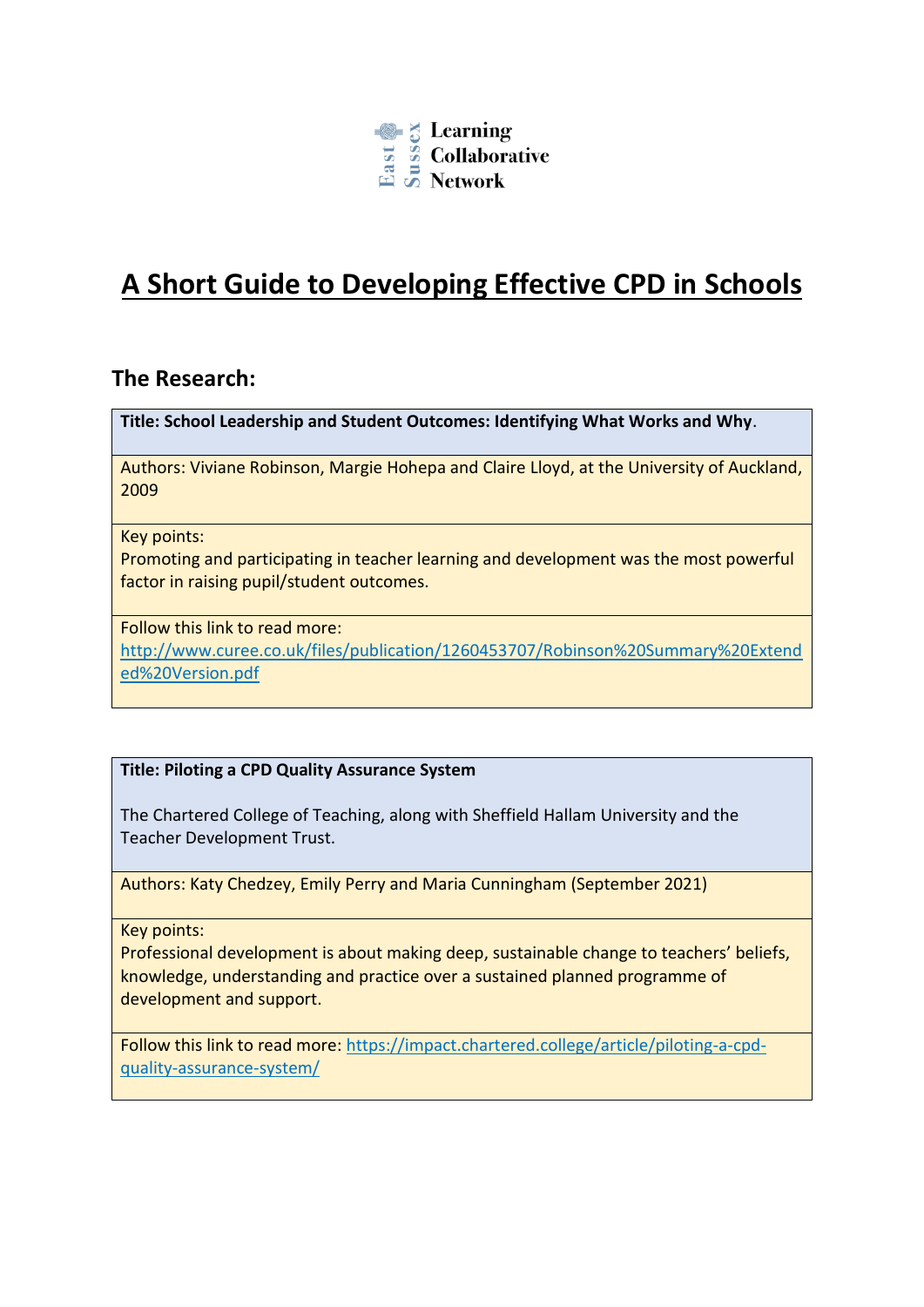**Title: Effective Professional Development (Guidance Report)**

Education Endowment Foundation

The EEF have produced a guidance report on Effective Professional Development (2021.) in which they set out three recommendations for effective professional development.

#### Key points:

The EEF talk about the 'golden thread' of new reforms, the Early Career Framework and New NPQs, that set out standardised programmes of CPD to raise the quality of teaching. PD should be well-designed, selected and implemented so that the investment is justified. Recommendation1- When designing and selecting PD, focus on the mechanisms. Recommendation 2-Ensure that PD effectively builds knowledge, motivates staff,

develops teaching techniques, and embeds practice. Recommendation 3- Implement PD programmes with care, taking into consideration the

context and needs of the school.

Follow this link to read more: [https://educationendowmentfoundation.org.uk/education](https://educationendowmentfoundation.org.uk/education-evidence/guidance-reports/effective-professional-development)[evidence/guidance-reports/effective-professional-development](https://educationendowmentfoundation.org.uk/education-evidence/guidance-reports/effective-professional-development)

## **The DfE Standards:**

Back in July 2016, the DfE developed a set of Standards for Teachers' Professional Development, which still apply today.

It is a set of Guidance and Standards for Teachers' Professional development that should be used by everyone working in, and with, schools to raise expectations for professional development, to focus on achieving the greatest progress in pupil outcomes.

In the document, **Teachers** refers to all teachers, and other staff who work to support both academic and wider educational outcomes.

### **There are five parts to the Standard:**

Professional development:

- 1. Should have a clear focus on improving and evaluating pupil outcomes
- 2. Should be underpinned by robust evidence and expertise
- 3. Should include collaboration and expert challenge
- 4. Programmes should be sustained over time
- 5. Must be prioritised by school leadership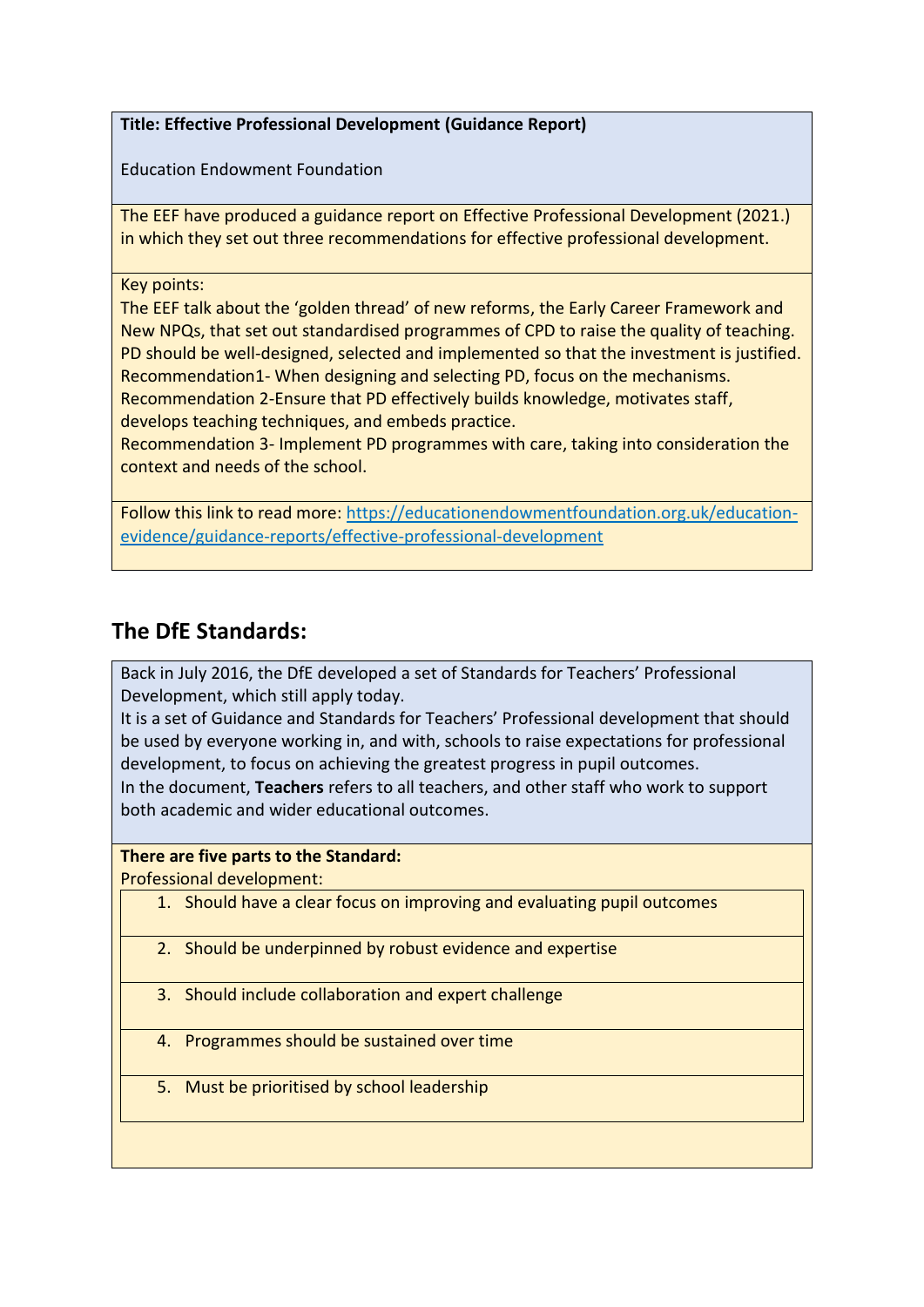## **Making good choices for Quality CPD Provision:**

All schools want to increase the capacity of their staff and by tailoring the CPD provided they will build the confidence of staff in delivering the identified needs of the schools in order to raise pupil outcomes. We need to exercise our professional judgement in determining which CPD is most appropriate and likely to achieve the desired impacts (Chartered College of Teaching 2021). We should consider:

#### **Research base:**

In the past, schools have bought into schemes that have no reliable evidence/research base, hopefully, this is no longer the case.

"I think there is a huge prize waiting to be claimed by teachers. By collecting better evidence about what works best and establishing a culture where this evidence is used as a matter of routine, we can improve outcomes for children, and increase professional independence." Goldacre, 2013, p.7.

#### **Sustained and over time:**

Evidence suggests that the most effective CPD enables teachers to build their knowledge and expertise over time. When engaging in 'one-off' CPD, it's worth considering how this might fit within a more sustained programme of activities, particularly if we want it to lead to long-term changes to practice. (Chartered College of Teaching 2021).

#### **Opportunities for collaboration:**

By providing time for teachers to collaborate and share practice Schools with higher levels of teacher collaboration are associated with stronger student performance." Goddard, Y., Goddard, R., & Tschannen-Moran, M. (2007) Working in collaboration and partnership with other schools can improve the efficiency of provision and to use finances more effectively

### **Types of CPD activity:**

All schools want to increase the capacity of their staff and by tailoring the CPD provided they will build the confidence of staff in delivering the identified needs of the schools in order to raise pupil outcomes. This may be through:

### - joint training

- coaching

- bespoke support for individuals/small groups tapping into the talent and expertise within each school

- Virtual and Hybrid CPD can reduce travel time, expand networks across a wider region, provide a safe environment during times, such as, the pandemic.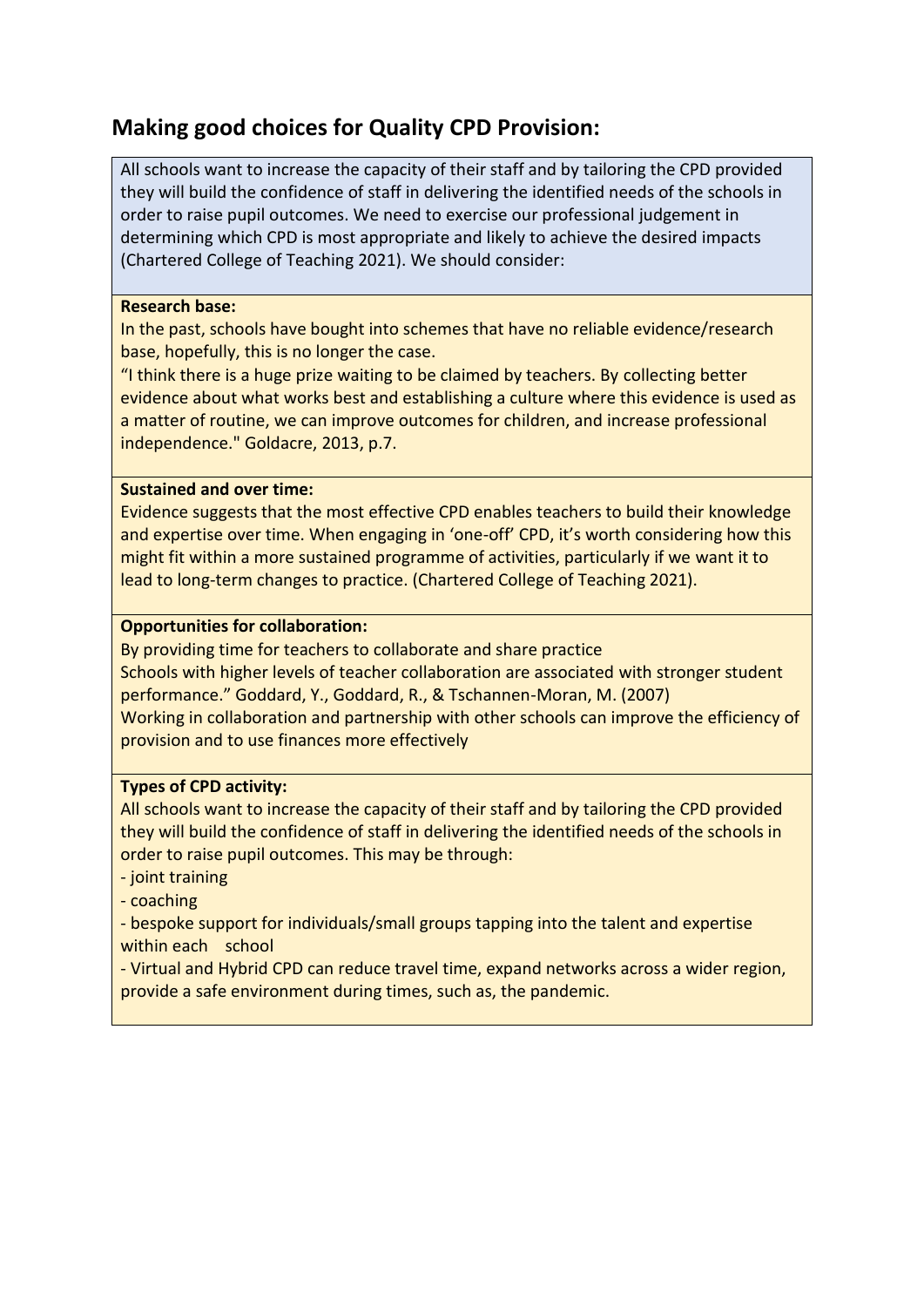## **A Framework for considerations when planning CPD:**

The Chartered College of Teaching, with Sheffield Hallam University and the Teacher Development Trust study was undertaken to support schools in choosing quality CPD provision. (See Appendix 1)

The report identifies questions that should be considered when planning CPD:

#### **Intent:**

Are the aims really clear, and above all, aligned to the school's needs e.g., does the CPD link to the school's development plan, or identified individual needs? What support is there to ensure it has classroom impact? Who, on my staff, will benefit most from this CPD?

#### **Design:**

Is the content supported by evidence and sound research? Does it come from a reliable source? Is it designed to make sustainable change? Who takes responsibility for coordinating CPD and assessing its impact?

#### **Delivery:**

Are those delivering the training competent/credible experts?

What is in place to ensure it is delivered to a high standard?

Is it good value for money?

In reality, schools are busy places, under pressure, so to what extent is technology used to aid impact evaluation e.g., google forms?